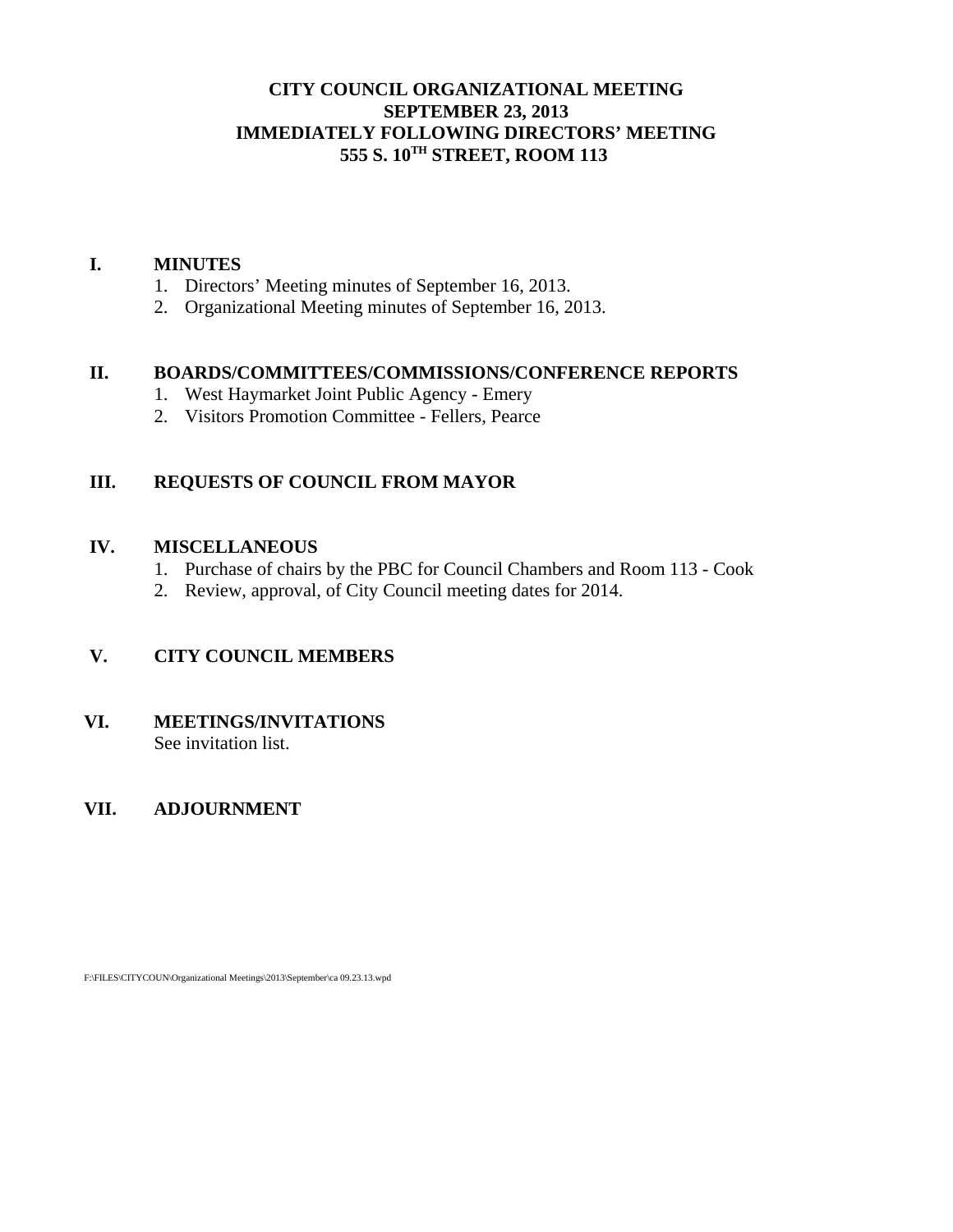# **MINUTES CITY COUNCIL ORGANIZATIONAL MEETING SEPTEMBER 23, 2013**

- **Present:** Carl Eskridge, Chair; Doug Emery, Vice Chair; Jon Camp; Roy Christensen; Jonathan Cook; Trent Fellers; and Leirion Gaylor Baird
- **Others:** Rick Hoppe, Chief of Staff; Denise Pearce, Senior Policy Counsel; Lynn Johnson, Parks and Recreation Director; and Mary Meyer, Council Secretary

Chair Eskridge opened the meeting at 2:18 p.m. and announced the location of the Open Meetings Act.

#### **I. MINUTES**

1. Directors' Meeting minutes of September 16, 2013.

2. Organizational Meeting minutes of September 16, 2013.

The above minutes distributed electronically. With no corrections placed on file in the Council office.

# **II. BOARDS/COMMITTEES/COMMISSIONS/CONFERENCE REPORTS**

# **1. West Haymarket Joint Public Agency - Emery**

Emery stated the JPA discussed the pedestrian bridge, which was to have post tension work. Essentially three separate units having cable going down through the middle, to tighten up. If everything went well over the weekend they expect to be done in October and open.

Discussed and approved final bids for the 2 parking garages. The combined total is approximately \$25 million, and under budget. Contentious to some, but considering we did not have planned, we are under where we budgeted the two. These are at risk, economy of scale, as building together results in a lower rate.

Camp asked how many stalls provided by the two garages? Emery replied approximately 1300 or 1400 stalls between the two. One was 800 and one 600. Camp asked if \$25 million each, or total? Emery answered total. Believe it was \$13 million for the larger and at \$11 million for the smaller. We saved as they're doing both at the same time. These are manager at risk prices, with a locked in rate, and ready to go. Camp asked if there was a targeted date? Emery replied hopefully one in the spring of '14 and the other in the fall of '14. He added, heard at the first show there was plenty of parking, and we were able to get in and out at a really reasonable length of time.

# **2. Visitors Promotion Committee - Fellers, Pearce**

Fellers stated he could not attend as the same time the Council meets.

Pearce did attend. They approved the request for additional money to improve the parking situation at Pinewood Bowl. The amount was \$400,000 requested and they granted \$103,000. Johnson stated there were two different roadways, and we were proposing to add 11,000 parking spaces on grass. It was \$300,000 requested funding assistance for both. What they funded was identified as Roadway Segment 2, which will provide access to approximately another 600 parking spaces, and a mobile irrigation system.

# **III. REQUESTS OF COUNCIL FROM MAYOR**

None

# **IV. MISCELLANEOUS**

**1. Purchase of chairs by the PBC for Council Chambers and Room 113 - Cook**